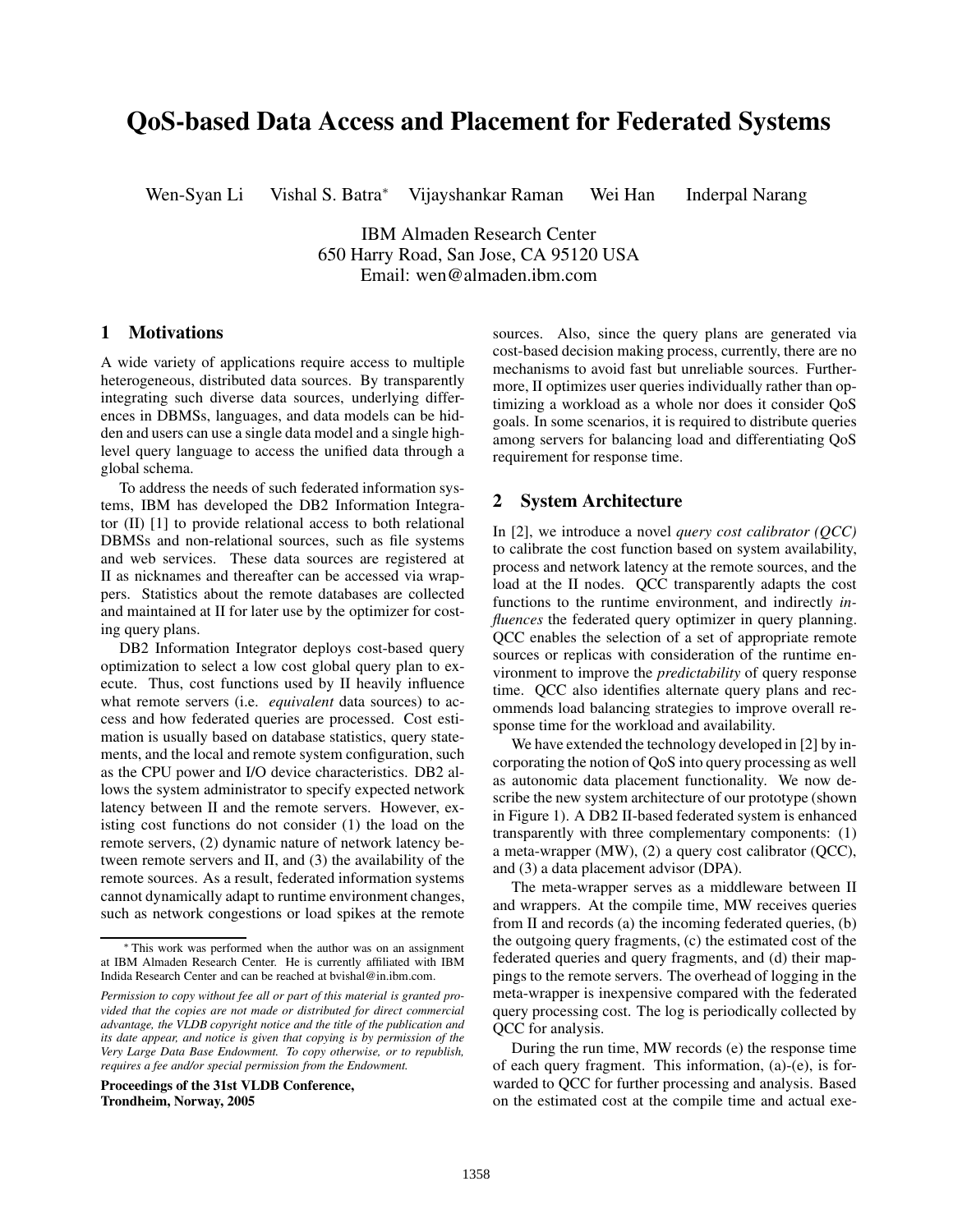

Figure 1: Federated Systems with MW, QCC, and DPA

cution time monitored at the runtime, QCC derives an upto-date query fragment processing cost calibration factor. Using this factor, QCC can dynamically calibrate the future query estimation cost so that various system characteristics, such as remote system loads and network latency, are implicitly taken into consideration in global query costing. In addition to such transparent statistics collection, QCC uses daemon programs that periodically access remote sources, through MW, to ensure their availability. The daemon programs are also used to derive initial query cost calibration factors by exploring the network latency and processing latency at remote sources.

When wrappers are not able to provide cost estimation or it is not feasible to access remote servers to get necessary database statistics for estimating query processing cost, QCC features a simulated federated system that has the same II, meta-wrapper, and wrappers as same as the original run time system as well as the simulated catalog and virtual tables, to capture database statistics and server characteristics without storing the actual data. The simulated federated system allows QCC to derive alternative query plans and perform "what-if" analysis for query routing and data placement.

## **3 QoS-based Data Access and Placement**

After query compilation at II, only the global query plan with the lowest cost is stored in the explain table. When queries are unique, this approach of choosing low cost plans is suitable. However, if there is a large number of similar queries that use the same plan, then the remote servers involved in this plan can get overloaded, rendering the original statistics invalid. To prevent such hot-spots and achieve proper load balance, through the calibration and query routing of QCC, II is enabled to use alternative (maybe not the lowest cost, but close) global query plans in addition to the lowest-cost query plan. QCC also enables

QoS aware query routing by selecting query plans that *best match* with specified QoS goals for each user group and service class on alternative servers.

To carry out load balance at the global query level, QCC needs to derive all possible global execution plans (as well as eliminate some less efficient plans). QCC utilizes the simulated federated system to generate all alternative global execution plans and estimate their *calibrated* costs. QCC achieves this by iterating through possible query fragment pairs one at a time at the wrapper level. Calibrated costs of query fragments are used to estimate the cost of the global query plan. The cost of the alternative global query plans are then calibrated by the information integration cost calibration factor as described earlier. Once the calibration costs of all alternative query plans are derived, QCC can eliminate plans that are not promising. Next, QCC identifies plans which have similar costs (i.e. within 20%) and these are executed on different sets of servers. Therefore, QCC identifies groups of plans to recommend to II in a round robin fashion for the given query. By selecting the plans in this way, II distributes the load to multiple servers in a balanced way. Note that, since QCC maintains the server cost calibration factors for all remote sources, it can exclude those remote sources with very high server cost calibration factors from being considered as candidates for query routing destinations.

Additional consideration is needed when there are different QoS requirements for various service classes. In this scenario, selecting a single low cost global query plan and applying this plan to all service classes is not necessarily ideal. In Figure 2, we show an example where all global query processing plans and their calibrated costs are derived for Q1 and five alternative plans are eliminated. On the right of Figure 2, we show that there are seven service classes with various response time requirements: 7, 8, 10, 15, 20, 30, and 40. With the current query processing scheme, II will select the lowest calibrated cost global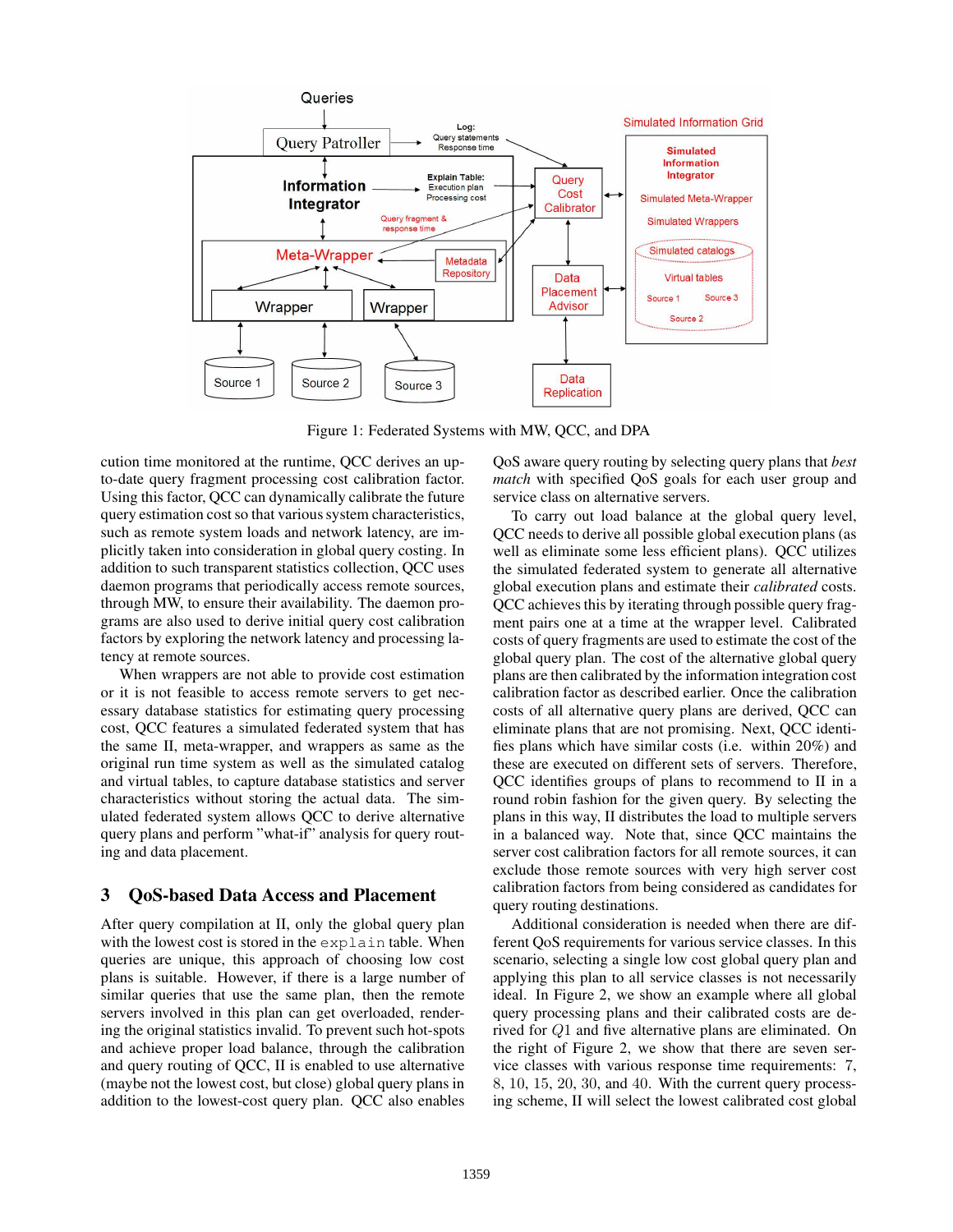

Figure 2: Query Routing with Consideration of QoS Requirement and Load Balance

query processing plan,  $Q1_p9$ , for all user groups. As a result, all requests will be routed to servers R1 and R2. This may result in an overload at  $R1$  and  $R2$ ; consequently, users may observer a response much slower than the expected response time, 6. On the other hand, we can see that for those user groups whose data-tier response time requirements for  $Q1$  are greater than 20, there is no need to route the queries to R1 and R2 based on  $Q1$  p9. Their requests can be safely routed to  $S1$  and  $S2$  (based on  $Q1$   $p4$ ) as the expected calibrated response time of 18 will meet their QoS goals. Therefore, instead of assigning the same plan with the lowest cost to all user queries, QCC intelligently assigns plans that best matches the QoS requirement of the service classes, while using the available resources effectively. This assignment scheme allows critical resources to be preserved for the requests that need them most, while satisfying more users' QoS requirements. Note that, in this example, for the service class with the QoS requirement of 15, we have two alternatives:  $Q1_p$  *p*3 and  $Q1$  p6. Since the costs of these two plans are close and they are executed in different sets of serves,  $Q1$   $p3$  and  $Q1$   $p6$ can be grouped together and chosen in a round robin fashion for this service class as described earlier.

Assignment of global plans based on QoS, since they effect server loads, may change the cost of the global plan. For example, after QCC routes the queries issued by the user groups with QoS requirements of 7, 8, and 10 to R1 and  $R2$ , the actual response time of  $Q1$   $p9$  may increase from 6 to 8. Thus, QCC re-assigns the query plan  $Q1$   $p7$  to the requests from the user group whose QoS requirement is 10 upon cost re-calibration.

We have developed a set of guidelines for query routing with considerations to the OoS requirements. The guidelines are summarized as follows:

- For global query plans whose query fragments are executed on the same set of servers, pick the cheapest plan.
- For each federated query with a QoS requirement, pick the global query plan whose calibrated runtime cost best matches the QoS goal.
- Reassign query plans if a cost re-calibration results in failing to satisfy QoS requirements.

Note that the workload of the query (i.e. calibrated cost times the frequency of queries issued in a period) must be greater than a preset threshold value in order for the query to be considered load distribution. If the federated query is inexpensive or seen less frequently compared with other queries, it is not worth deploying the load distribution scheme.

When QCC cannot derive any plan to meet the QoS goals, it alerts the DPA to advise data replication strategies so that the QoS goal can be achieved. DPA derives the server using the simulated information integrator and informs the available replication utility to place and synchronize replicas. In our system, QoS for response time is measured for the whole workload rather than individual queries. Due to the nature of distributed systems, it is not feasible to guarantee the response time of each query. QCC does not trigger data placement advisor immediately if it observe certain QoS goals are not met. Instead, QCC aims at ensuring the average response time for the whole workload meet the QoS goal by ignoring such jitters in system load and network conditions.

In addition to collecting and using cost statistics, QCC also records error messages (if any) from accessing remote servers for assessing their availability and reliability. This information is later used to compute the reliability factor for cost calibration. Consequently, QCC influences II to access not only high performance but also reliable remote servers; adapting to the runtime environment.

We have extended our work in [2] and further enable service class and QoS aware request processing in distributed enterprise information systems, composed of web server, application server, and a data-tier composed of local and remote data servers. Based on the QoS goal for response time specified by each service class and time spent in the web and application server tiers, QCC recommends appropriate query plans and remote servers to meet the end to end QoS goal.

### **4 Demonstration**

We have implemented a prototype system based on the configuration shown in Figure 1. Three servers are made available at IBM facility at IRL (India Research Lab.), SVL (Silicon Valley Lab.), and ARC (Almaden Research Center). A